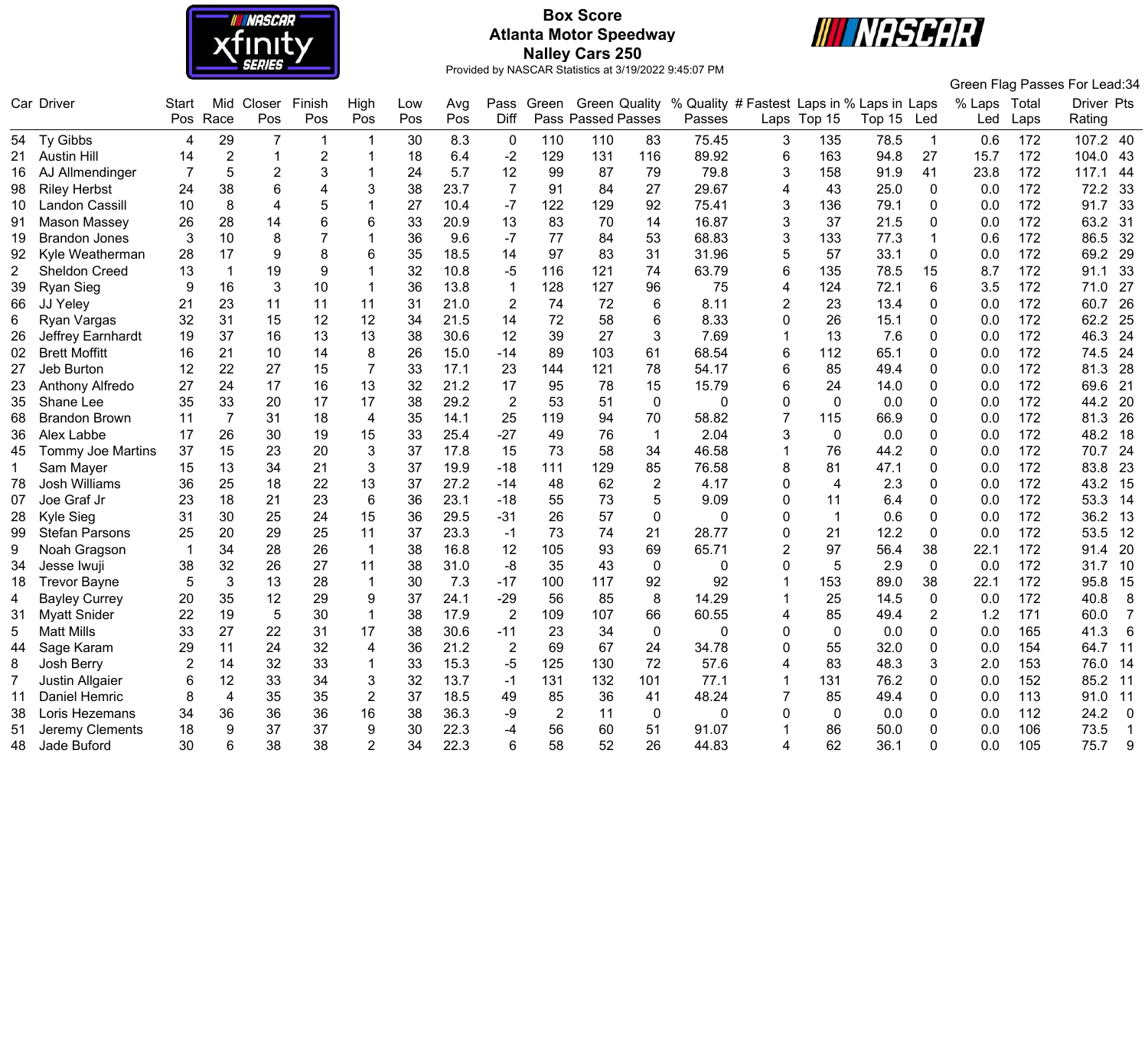

# **Average Running Position Atlanta Motor Speedway Nalley Cars 250**



| Rank | Car             | <b>Driver</b>         | Team                                        | Finish Pos.    | Average Pos |
|------|-----------------|-----------------------|---------------------------------------------|----------------|-------------|
| 1    | 16              | AJ Allmendinger       | <b>Action Industries</b>                    | 3              | 5.69        |
| 2    | 21              | <b>Austin Hill</b>    | <b>Bennett Transportation and Logistics</b> | $\overline{2}$ | 6.40        |
| 3    | 18              | <b>Trevor Bayne</b>   | <b>Devotion Nutrition</b>                   | 28             | 7.30        |
|      | 54              | Ty Gibbs              | <b>SportClips Haircuts</b>                  | $\mathbf 1$    | 8.27        |
| 5    | 19              | <b>Brandon Jones</b>  | Menards\Pentair                             | $\overline{7}$ | 9.59        |
| 6    | 10              | <b>Landon Cassill</b> | Voyager: Crypto for All                     | 5              | 10.36       |
|      | $\overline{2}$  | <b>Sheldon Creed</b>  | Whelen                                      | 9              | 10.83       |
| 8    | $\overline{7}$  | Justin Allgaier       | Axalta Nalley Clicklane                     | 34             | 13.68       |
| 9    | 39              | <b>Ryan Sieg</b>      | CMRroofing.com\ A-game                      | 10             | 13.81       |
| 10   | 68              | <b>Brandon Brown</b>  | Zero FG Energy Drink                        | 18             | 14.12       |
| 11   | 02              | <b>Brett Moffitt</b>  | Home Town Lenders                           | 14             | 14.95       |
| 12   | 8               | Josh Berry            | Harrison's USA                              | 33             | 15.30       |
| 13   | 9               | Noah Gragson          | Bass Pro Shops TrueTimber BRCC              | 26             | 16.76       |
| 14   | 27              | Jeb Burton            | Int'l Championship Boxing                   | 15             | 17.13       |
| 15   | 45              | Tommy Joe Martins     | AP Regimen Legacy Series                    | 20             | 17.75       |
| 16   | 31              | <b>Myatt Snider</b>   | TaxSlayer                                   | 30             | 17.90       |
| 17   | 92              | Kyle Weatherman       | <b>LS Tractor</b>                           | 8              | 18.47       |
| 18   | 11              | Daniel Hemric         | <b>AG1 - Athletic Greens</b>                | 35             | 18.48       |
| 19   | $\mathbf 1$     | Sam Mayer             | <b>Accelerate Pros Talent</b>               | 21             | 19.87       |
| 20   | 91              | Mason Massey          | <b>Anderson Power Services</b>              | 6              | 20.92       |
| 21   | 66              | JJ Yeley              | <b>WORKPRO TOOLS</b>                        | 11             | 20.95       |
| 22   | 44              | Sage Karam            | The Driveway Company                        | 32             | 21.19       |
| 23   | 23              | Anthony Alfredo       | <b>Digital Ally Companies</b>               | 16             | 21.23       |
| 24   | $6\phantom{1}$  | Ryan Vargas           | <b>KSDT CPA</b>                             | 12             | 21.47       |
| 25   | 48              | Jade Buford           | <b>Big Machine Racing Spiked</b>            | 38             | 22.30       |
| 26   | 51              | Jeremy Clements       | Fly and Form Structures                     | 37             | 22.34       |
| 27   | 07              | Joe Graf Jr           | <b>GTECHNIQ</b>                             | 23             | 23.09       |
| 28   | 99              | <b>Stefan Parsons</b> | <b>SOKAL</b>                                | 25             | 23.31       |
| 29   | 98              | <b>Riley Herbst</b>   | <b>Monster Energy</b>                       | 4              | 23.72       |
| 30   | 4               | <b>Bayley Currey</b>  | <b>KSDT CPA</b>                             | 29             | 24.07       |
| 31   | 36              | Alex Labbe            | <b>Studio Fore/Pork Missile</b>             | 19             | 25.43       |
| 32   | 78              | Josh Williams         | <b>COOLRAY</b>                              | 22             | 27.17       |
| 33   | 35              | Shane Lee             | Kitty Kat Coin                              | 17             | 29.23       |
| 34   | 28              | Kyle Sieg             | A-Game                                      | 24             | 29.47       |
| 35   | 26              | Jeffrey Earnhardt     | ForeverLawn                                 | 13             | 30.59       |
| 36   | $5\phantom{.0}$ | <b>Matt Mills</b>     | J.F. Electric                               | 31             | 30.62       |
| 37   | 34              | Jesse Iwuji           | <b>EQUITY PRIME MORTGAGE</b>                | 27             | 31.00       |
| 38   | 38              | Loris Hezemans        | <b>Hezeberg Systems</b>                     | 36             | 36.26       |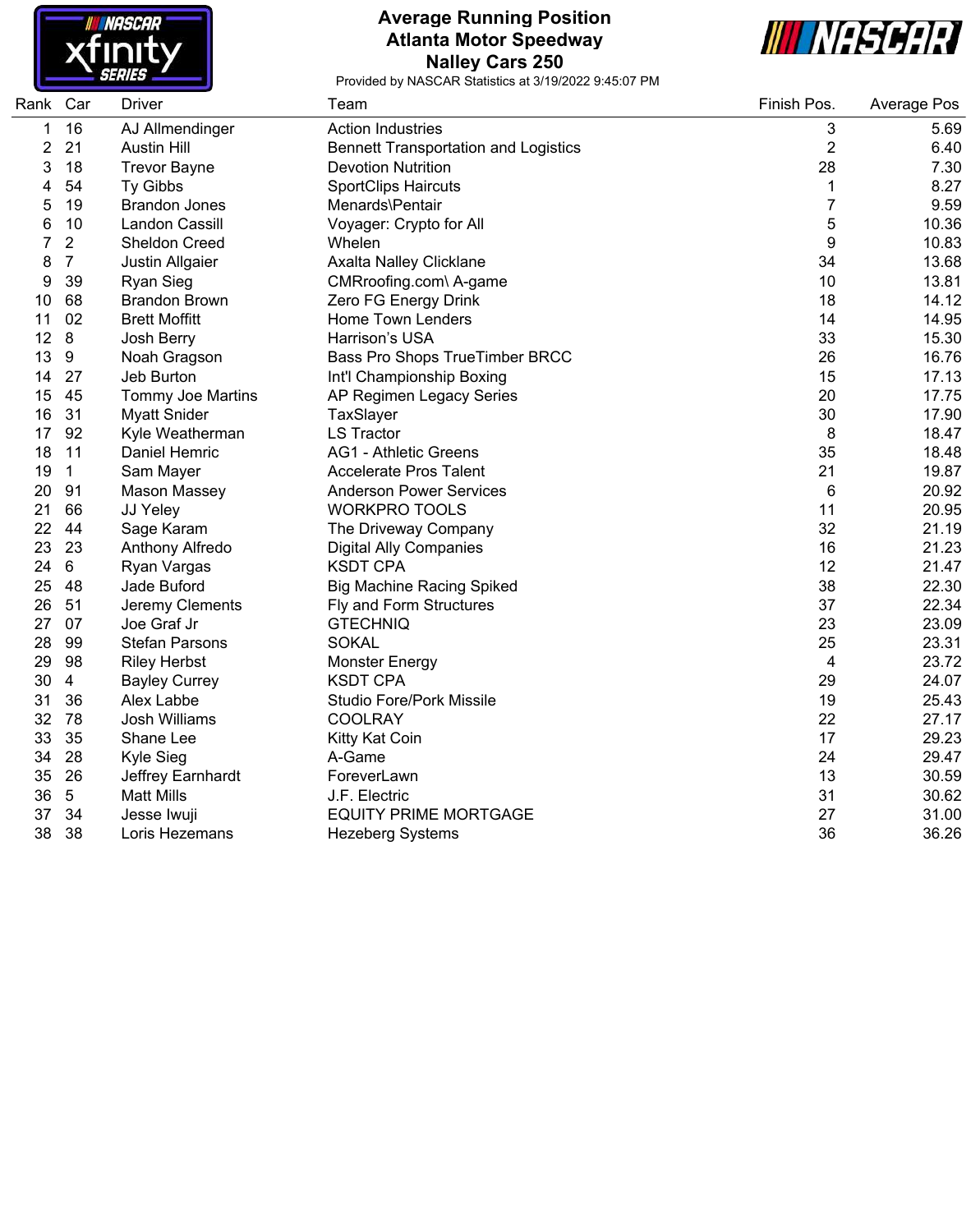

## **Closers Atlanta Motor Speedway Nalley Cars 250**



| Rank | Car             | <b>Driver</b>            | Team                                        | Closing Pos.   | Finish Pos.    | Gained                    |
|------|-----------------|--------------------------|---------------------------------------------|----------------|----------------|---------------------------|
| 1    | 68              | <b>Brandon Brown</b>     | Zero FG Energy Drink                        | 31             | 18             | 13                        |
| 2    | 1               | Sam Mayer                | <b>Accelerate Pros Talent</b>               | 34             | 21             | 13                        |
| 3    | 27              | Jeb Burton               | Int'l Championship Boxing                   | 27             | 15             | 12                        |
| 4    | 36              | Alex Labbe               | <b>Studio Fore/Pork Missile</b>             | 30             | 19             | 11                        |
| 5    | $\overline{2}$  | Sheldon Creed            | Whelen                                      | 19             | 9              | 10                        |
| 6    | 91              | Mason Massey             | <b>Anderson Power Services</b>              | 14             | 6              | 8                         |
| 7    | 54              | Ty Gibbs                 | <b>SportClips Haircuts</b>                  | $\overline{7}$ | 1              | 6                         |
| 8    | 99              | <b>Stefan Parsons</b>    | <b>SOKAL</b>                                | 29             | 25             | 4                         |
| 9    | $\,6\,$         | Ryan Vargas              | <b>KSDT CPA</b>                             | 15             | 12             | $\ensuremath{\mathsf{3}}$ |
| 10   | 26              | Jeffrey Earnhardt        | ForeverLawn                                 | 16             | 13             | 3                         |
| 11   | 35              | Shane Lee                | Kitty Kat Coin                              | 20             | 17             | 3                         |
| 12   | 45              | <b>Tommy Joe Martins</b> | AP Regimen Legacy Series                    | 23             | 20             | 3                         |
| 13   | 98              | <b>Riley Herbst</b>      | <b>Monster Energy</b>                       | 6              | 4              | $\overline{c}$            |
| 14   | 9               | Noah Gragson             | Bass Pro Shops TrueTimber BRCC              | 28             | 26             | $\overline{2}$            |
| 15   | 19              | <b>Brandon Jones</b>     | Menards\Pentair                             | 8              | 7              | 1                         |
| 16   | 92              | Kyle Weatherman          | <b>LS Tractor</b>                           | 9              | 8              | 1                         |
| 17   | 23              | Anthony Alfredo          | <b>Digital Ally Companies</b>               | 17             | 16             | 1                         |
| 18   | 28              | Kyle Sieg                | A-Game                                      | 25             | 24             | 1                         |
| 19   | 66              | JJ Yeley                 | <b>WORKPRO TOOLS</b>                        | 11             | 11             | 0                         |
| 20   | 11              | Daniel Hemric            | <b>AG1 - Athletic Greens</b>                | 35             | 35             | 0                         |
| 21   | 38              | Loris Hezemans           | <b>Hezeberg Systems</b>                     | 36             | 36             | 0                         |
| 22   | 51              | Jeremy Clements          | Fly and Form Structures                     | 37             | 37             | 0                         |
| 23   | 48              | Jade Buford              | <b>Big Machine Racing Spiked</b>            | 38             | 38             | 0                         |
| 24   | 21              | <b>Austin Hill</b>       | <b>Bennett Transportation and Logistics</b> | 1              | $\overline{2}$ | -1                        |
| 25   | 16              | AJ Allmendinger          | <b>Action Industries</b>                    | 2              | 3              | $-1$                      |
| 26   | 10              | Landon Cassill           | Voyager: Crypto for All                     | 4              | 5              | $-1$                      |
| 27   | 34              | Jesse Iwuji              | <b>EQUITY PRIME MORTGAGE</b>                | 26             | 27             | $-1$                      |
| 28   | 8               | Josh Berry               | Harrison's USA                              | 32             | 33             | $-1$                      |
| 29   | $\overline{7}$  | Justin Allgaier          | Axalta Nalley Clicklane                     | 33             | 34             | $-1$                      |
| 30   | 07              | Joe Graf Jr              | <b>GTECHNIQ</b>                             | 21             | 23             | $-2$                      |
| 31   | 02              | <b>Brett Moffitt</b>     | Home Town Lenders                           | 10             | 14             | $-4$                      |
| 32   | 78              | <b>Josh Williams</b>     | <b>COOLRAY</b>                              | 18             | 22             | $-4$                      |
| 33   | 39              | Ryan Sieg                | CMRroofing.com\ A-game                      | 3              | 10             | $-7$                      |
| 34   | 44              | Sage Karam               | The Driveway Company                        | 24             | 32             | $-8$                      |
| 35   | $5\phantom{.0}$ | <b>Matt Mills</b>        | J.F. Electric                               | 22             | 31             | -9                        |
| 36   | 18              | <b>Trevor Bayne</b>      | <b>Devotion Nutrition</b>                   | 13             | 28             | $-15$                     |
| 37   | 4               | <b>Bayley Currey</b>     | <b>KSDT CPA</b>                             | 12             | 29             | $-17$                     |
| 38   | 31              | <b>Myatt Snider</b>      | TaxSlayer                                   | 5              | 30             | $-25$                     |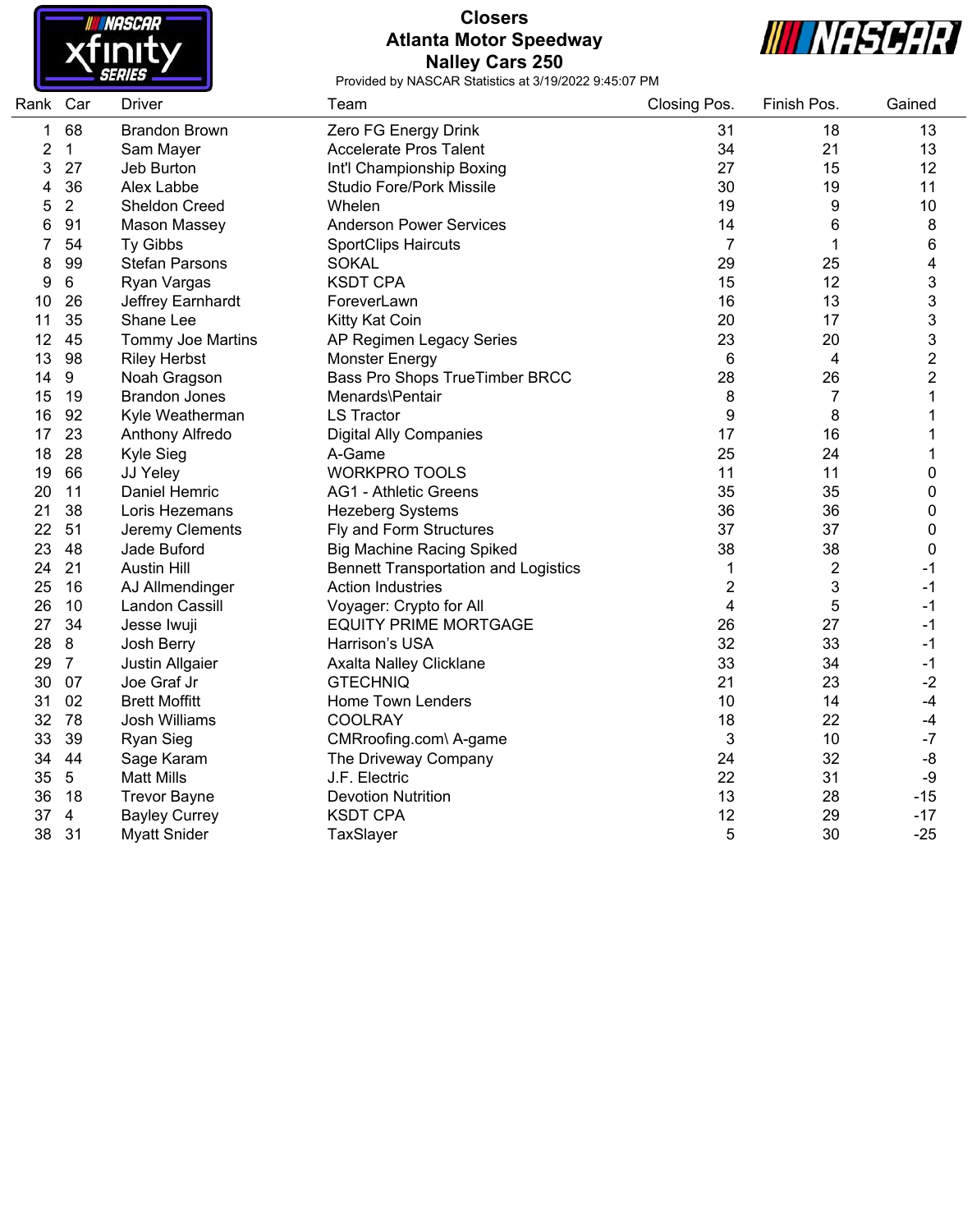

## **Driver Rating Atlanta Motor Speedway Nalley Cars 250**



| Rank Car |                | <b>Driver</b>         | Team                                        | Finish Pos.    | <b>Driver Rating</b> |
|----------|----------------|-----------------------|---------------------------------------------|----------------|----------------------|
| 1        | 16             | AJ Allmendinger       | <b>Action Industries</b>                    | 3              | 117.1                |
| 2        | 54             | Ty Gibbs              | <b>SportClips Haircuts</b>                  | 1              | 107.2                |
| 3        | 21             | <b>Austin Hill</b>    | <b>Bennett Transportation and Logistics</b> | $\overline{2}$ | 104.0                |
| 4        | 18             | <b>Trevor Bayne</b>   | <b>Devotion Nutrition</b>                   | 28             | 95.8                 |
| 5        | 10             | Landon Cassill        | Voyager: Crypto for All                     | 5              | 91.7                 |
| 6        | 9              | Noah Gragson          | Bass Pro Shops TrueTimber BRCC              | 26             | 91.4                 |
| 7        | $\overline{2}$ | <b>Sheldon Creed</b>  | Whelen                                      | 9              | 91.1                 |
| 8        | 11             | Daniel Hemric         | <b>AG1 - Athletic Greens</b>                | 35             | 91.0                 |
| 9        | 19             | <b>Brandon Jones</b>  | Menards\Pentair                             | $\overline{7}$ | 86.5                 |
| 10       | $\overline{7}$ | Justin Allgaier       | Axalta Nalley Clicklane                     | 34             | 85.2                 |
| 11       | 1              | Sam Mayer             | <b>Accelerate Pros Talent</b>               | 21             | 83.8                 |
| 12       | 68             | <b>Brandon Brown</b>  | Zero FG Energy Drink                        | 18             | 81.3                 |
| 13       | 27             | Jeb Burton            | Int'l Championship Boxing                   | 15             | 81.3                 |
| 14       | 8              | Josh Berry            | Harrison's USA                              | 33             | 76.0                 |
| 15       | 48             | Jade Buford           | <b>Big Machine Racing Spiked</b>            | 38             | 75.7                 |
| 16       | 02             | <b>Brett Moffitt</b>  | Home Town Lenders                           | 14             | 74.5                 |
| 17       | 51             | Jeremy Clements       | Fly and Form Structures                     | 37             | 73.5                 |
| 18       | 98             | <b>Riley Herbst</b>   | <b>Monster Energy</b>                       | 4              | 72.2                 |
| 19       | 39             | <b>Ryan Sieg</b>      | CMRroofing.com\ A-game                      | 10             | 71.0                 |
| 20       | 45             | Tommy Joe Martins     | AP Regimen Legacy Series                    | 20             | 70.7                 |
| 21       | 23             | Anthony Alfredo       | <b>Digital Ally Companies</b>               | 16             | 69.6                 |
| 22       | 92             | Kyle Weatherman       | <b>LS Tractor</b>                           | 8              | 69.2                 |
| 23       | 44             | Sage Karam            | The Driveway Company                        | 32             | 64.7                 |
| 24       | 91             | Mason Massey          | <b>Anderson Power Services</b>              | 6              | 63.2                 |
| 25       | 6              | Ryan Vargas           | <b>KSDT CPA</b>                             | 12             | 62.2                 |
| 26       | 66             | JJ Yeley              | <b>WORKPRO TOOLS</b>                        | 11             | 60.7                 |
| 27       | 31             | <b>Myatt Snider</b>   | TaxSlayer                                   | 30             | 60.0                 |
| 28       | 99             | <b>Stefan Parsons</b> | <b>SOKAL</b>                                | 25             | 53.5                 |
| 29       | 07             | Joe Graf Jr           | <b>GTECHNIQ</b>                             | 23             | 53.3                 |
| 30       | 36             | Alex Labbe            | <b>Studio Fore/Pork Missile</b>             | 19             | 48.2                 |
| 31       | 26             | Jeffrey Earnhardt     | ForeverLawn                                 | 13             | 46.3                 |
| 32       | 35             | Shane Lee             | Kitty Kat Coin                              | 17             | 44.2                 |
| 33       | 78             | <b>Josh Williams</b>  | <b>COOLRAY</b>                              | 22             | 43.2                 |
| 34       | 5              | <b>Matt Mills</b>     | J.F. Electric                               | 31             | 41.3                 |
| 35       | $\overline{4}$ | <b>Bayley Currey</b>  | <b>KSDT CPA</b>                             | 29             | 40.8                 |
| 36       | 28             | Kyle Sieg             | A-Game                                      | 24             | 36.2                 |
| 37       | 34             | Jesse Iwuji           | <b>EQUITY PRIME MORTGAGE</b>                | 27             | 31.7                 |
| 38       | 38             | Loris Hezemans        | <b>Hezeberg Systems</b>                     | 36             | 24.2                 |
|          |                |                       |                                             |                |                      |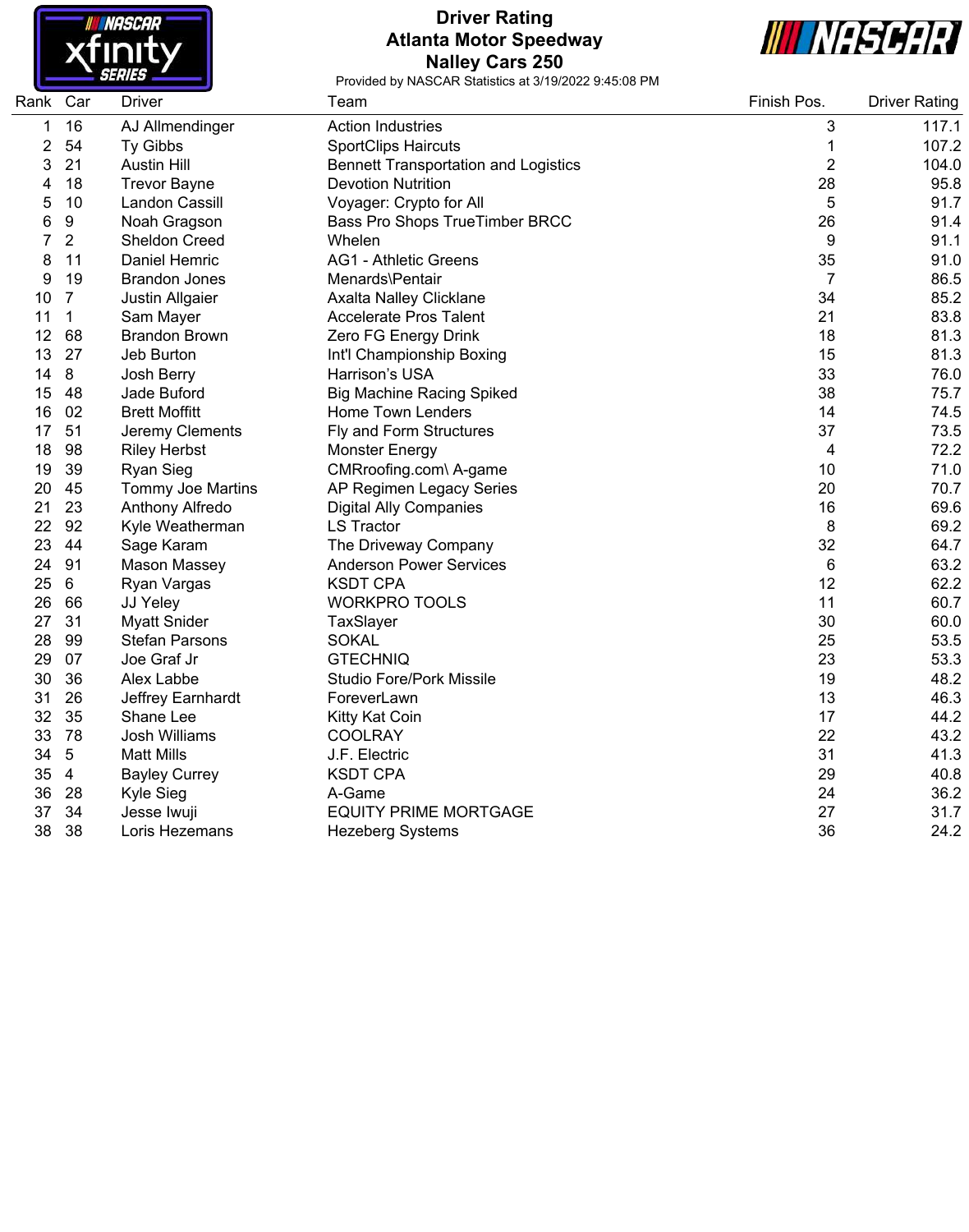

## **Fastest Drivers Early In A Run Atlanta Motor Speedway Nalley Cars 250**



| Rank | Car            | Driver                   | Team                                        | Laps | Finish Pos.    | Speed   |
|------|----------------|--------------------------|---------------------------------------------|------|----------------|---------|
| 1    | $\overline{2}$ | <b>Sheldon Creed</b>     | Whelen                                      | 172  | 9              | 176.341 |
| 2    | 92             | Kyle Weatherman          | <b>LS Tractor</b>                           | 172  | 8              | 176.318 |
| 3    | 23             | Anthony Alfredo          | <b>Digital Ally Companies</b>               | 172  | 16             | 176.216 |
| 4    | 54             | Ty Gibbs                 | <b>SportClips Haircuts</b>                  | 172  | 1              | 176.186 |
| 5    | 02             | <b>Brett Moffitt</b>     | <b>Home Town Lenders</b>                    | 172  | 14             | 175.802 |
| 6    | 98             | <b>Riley Herbst</b>      | <b>Monster Energy</b>                       | 172  | 4              | 175.748 |
|      | 21             | <b>Austin Hill</b>       | <b>Bennett Transportation and Logistics</b> | 172  | $\overline{2}$ | 175.668 |
| 8    | 6              | Ryan Vargas              | <b>KSDT CPA</b>                             | 172  | 12             | 175.611 |
| 9    | 91             | Mason Massey             | <b>Anderson Power Services</b>              | 172  | 6              | 175.588 |
| 10   | 19             | <b>Brandon Jones</b>     | Menards\Pentair                             | 172  | 7              | 175.585 |
| 11   | 16             | AJ Allmendinger          | <b>Action Industries</b>                    | 172  | 3              | 175.423 |
| 12   | 10             | Landon Cassill           | Voyager: Crypto for All                     | 172  | 5              | 175.125 |
| 13   | 4              | <b>Bayley Currey</b>     | <b>KSDT CPA</b>                             | 172  | 29             | 175.039 |
| 14   | 07             | Joe Graf Jr              | <b>GTECHNIQ</b>                             | 172  | 23             | 175.020 |
| 15   | 66             | JJ Yeley                 | <b>WORKPRO TOOLS</b>                        | 172  | 11             | 174.567 |
| 16   | 39             | <b>Ryan Sieg</b>         | CMRroofing.com\ A-game                      | 172  | 10             | 174.185 |
| 17   | 78             | <b>Josh Williams</b>     | <b>COOLRAY</b>                              | 172  | 22             | 174.169 |
| 18   | 35             | Shane Lee                | Kitty Kat Coin                              | 172  | 17             | 173.917 |
| 19   | 26             | Jeffrey Earnhardt        | ForeverLawn                                 | 172  | 13             | 173.852 |
| 20   | 28             | Kyle Sieg                | A-Game                                      | 172  | 24             | 173.589 |
| 21   | $\mathbf{1}$   | Sam Mayer                | <b>Accelerate Pros Talent</b>               | 172  | 21             | 171.798 |
| 22   | 31             | <b>Myatt Snider</b>      | TaxSlayer                                   | 171  | 30             | 168.926 |
| 23   | 99             | <b>Stefan Parsons</b>    | <b>SOKAL</b>                                | 172  | 25             | 166.577 |
| 24   | 36             | Alex Labbe               | <b>Studio Fore/Pork Missile</b>             | 172  | 19             | 162.565 |
| 25   | 34             | Jesse Iwuji              | <b>EQUITY PRIME MORTGAGE</b>                | 172  | 27             | 161.803 |
| 26   | 68             | <b>Brandon Brown</b>     | Zero FG Energy Drink                        | 172  | 18             | 161.767 |
| 27   | 27             | Jeb Burton               | Int'l Championship Boxing                   | 172  | 15             | 160.781 |
| 28   | 45             | <b>Tommy Joe Martins</b> | AP Regimen Legacy Series                    | 172  | 20             | 159.838 |
| 29   | 9              | Noah Gragson             | Bass Pro Shops TrueTimber BRCC              | 172  | 26             | 157.430 |
| 30   | 18             | <b>Trevor Bayne</b>      | <b>Devotion Nutrition</b>                   | 172  | 28             | 157.406 |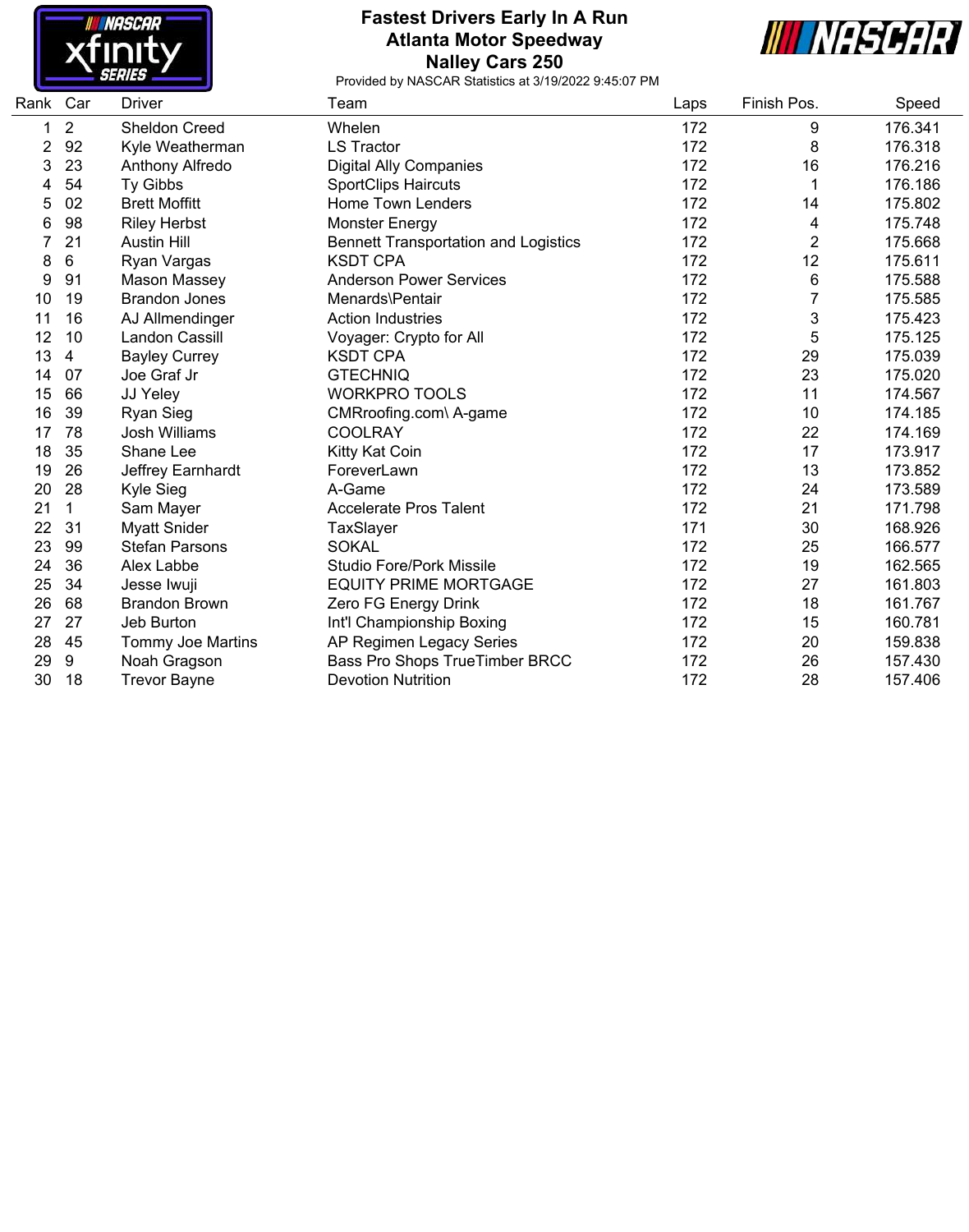

## **Fastest Drivers Late In A Run Atlanta Motor Speedway Nalley Cars 250**



| Rank | Car | Driver                | Team                                        | Laps | Finish Pos.    | Speed   |
|------|-----|-----------------------|---------------------------------------------|------|----------------|---------|
| 1    | 23  | Anthony Alfredo       | <b>Digital Ally Companies</b>               | 172  | 16             | 177.864 |
| 2    | 2   | Sheldon Creed         | Whelen                                      | 172  | 9              | 177.305 |
| 3    | 1   | Sam Mayer             | <b>Accelerate Pros Talent</b>               | 172  | 21             | 177.238 |
| 4    | 27  | Jeb Burton            | Int'l Championship Boxing                   | 172  | 15             | 177.173 |
| 5    | 68  | <b>Brandon Brown</b>  | Zero FG Energy Drink                        | 172  | 18             | 177.145 |
| 6    | 18  | <b>Trevor Bayne</b>   | <b>Devotion Nutrition</b>                   | 172  | 28             | 177.086 |
|      | 45  | Tommy Joe Martins     | AP Regimen Legacy Series                    | 172  | 20             | 176.789 |
| 8    | 9   | Noah Gragson          | Bass Pro Shops TrueTimber BRCC              | 172  | 26             | 176.721 |
| 9    | 31  | <b>Myatt Snider</b>   | TaxSlayer                                   | 171  | 30             | 176.294 |
| 10   | 99  | <b>Stefan Parsons</b> | <b>SOKAL</b>                                | 172  | 25             | 176.201 |
| 11   | 07  | Joe Graf Jr           | <b>GTECHNIQ</b>                             | 172  | 23             | 175.956 |
| 12   | 36  | Alex Labbe            | <b>Studio Fore/Pork Missile</b>             | 172  | 19             | 173.263 |
| 13   | 34  | Jesse Iwuji           | <b>EQUITY PRIME MORTGAGE</b>                | 172  | 27             | 172.289 |
| 14   | 21  | <b>Austin Hill</b>    | <b>Bennett Transportation and Logistics</b> | 172  | $\overline{2}$ | 167.228 |
| 15   | 54  | Ty Gibbs              | <b>SportClips Haircuts</b>                  | 172  |                | 167.145 |
| 16   | 19  | <b>Brandon Jones</b>  | Menards\Pentair                             | 172  | 7              | 166.414 |
| 17   | 16  | AJ Allmendinger       | <b>Action Industries</b>                    | 172  | 3              | 163.128 |
| 18   | 10  | Landon Cassill        | Voyager: Crypto for All                     | 172  | 5              | 163.038 |
| 19   | 39  | <b>Ryan Sieg</b>      | CMRroofing.com\ A-game                      | 172  | 10             | 162.543 |
| 20   | 66  | JJ Yeley              | <b>WORKPRO TOOLS</b>                        | 172  | 11             | 161.854 |
| 21   | 02  | <b>Brett Moffitt</b>  | <b>Home Town Lenders</b>                    | 172  | 14             | 161.340 |
| 22   | 6   | Ryan Vargas           | <b>KSDT CPA</b>                             | 172  | 12             | 161.263 |
| 23   | 91  | Mason Massey          | <b>Anderson Power Services</b>              | 172  | 6              | 160.271 |
| 24   | 4   | <b>Bayley Currey</b>  | <b>KSDT CPA</b>                             | 172  | 29             | 159.478 |
| 25   | 98  | <b>Riley Herbst</b>   | <b>Monster Energy</b>                       | 172  | 4              | 157.916 |
| 26   | 28  | Kyle Sieg             | A-Game                                      | 172  | 24             | 157.593 |
| 27   | 92  | Kyle Weatherman       | <b>LS Tractor</b>                           | 172  | 8              | 148.112 |
| 28   | 78  | <b>Josh Williams</b>  | <b>COOLRAY</b>                              | 172  | 22             | 146.806 |
| 29   | 35  | Shane Lee             | Kitty Kat Coin                              | 172  | 17             | 145.672 |
| 30   | 26  | Jeffrey Earnhardt     | ForeverLawn                                 | 172  | 13             | 145.651 |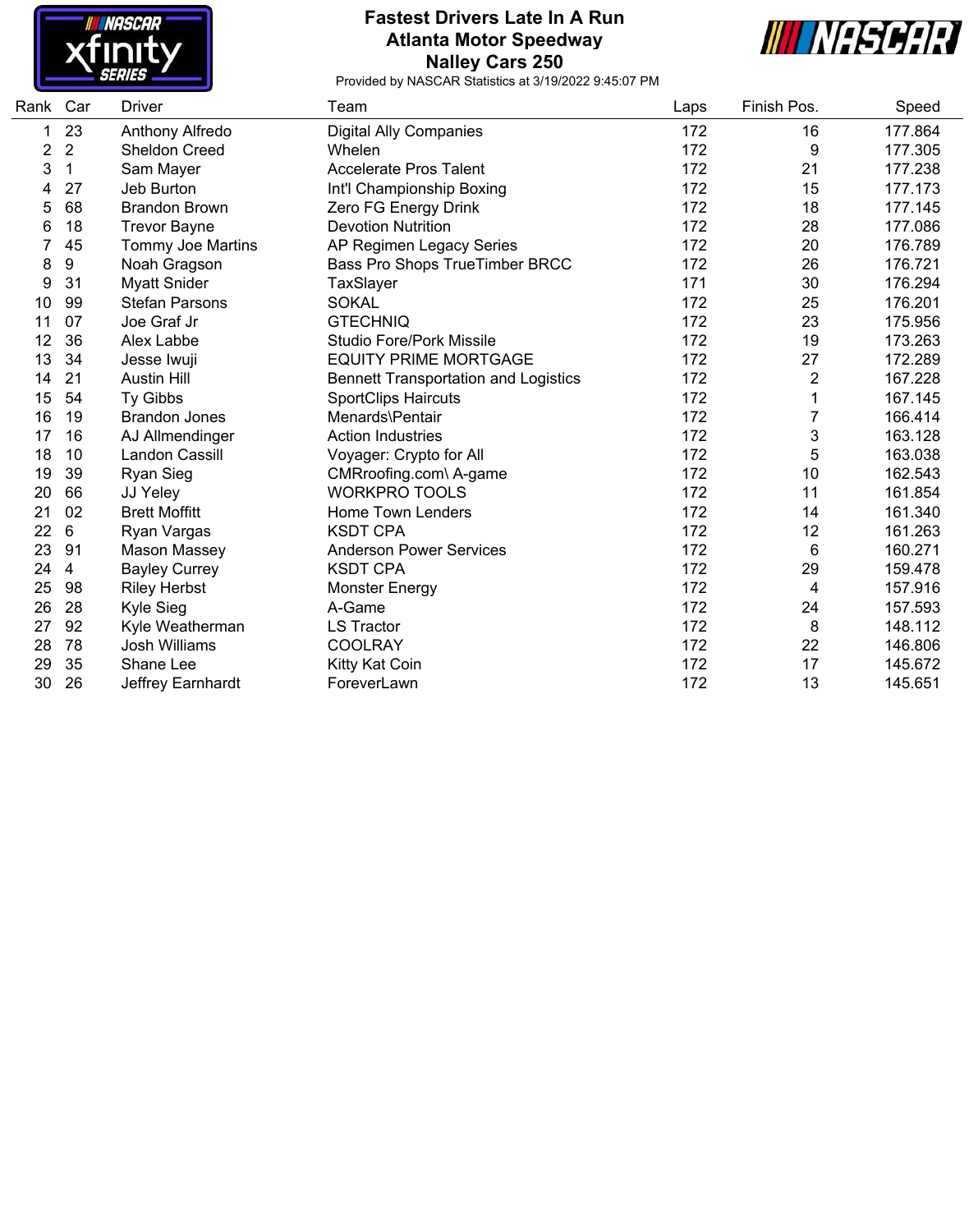

### **Fastest Laps Run Atlanta Motor Speedway Nalley Cars 250**



| Rank Car |                | Driver                | Team                                        | Percentage | Finish Pos.    | Laps                      |
|----------|----------------|-----------------------|---------------------------------------------|------------|----------------|---------------------------|
|          | 1              | Sam Mayer             | <b>Accelerate Pros Talent</b>               | 7.8        | 21             | 8                         |
| 2        | 68             | <b>Brandon Brown</b>  | Zero FG Energy Drink                        | 6.9        | 18             |                           |
| 3        | 11             | Daniel Hemric         | <b>AG1 - Athletic Greens</b>                | 6.9        | 35             |                           |
|          | 21             | <b>Austin Hill</b>    | <b>Bennett Transportation and Logistics</b> | 5.9        | $\overline{2}$ | 6                         |
| 5        | $\overline{2}$ | Sheldon Creed         | Whelen                                      | 5.9        | 9              | 6                         |
| 6        | 02             | <b>Brett Moffitt</b>  | Home Town Lenders                           | 5.9        | 14             | 6                         |
|          | 27             | Jeb Burton            | Int'l Championship Boxing                   | 5.9        | 15             | 6                         |
| 8        | 23             | Anthony Alfredo       | <b>Digital Ally Companies</b>               | 5.9        | 16             | 6                         |
| 9        | 92             | Kyle Weatherman       | <b>LS Tractor</b>                           | 4.9        | 8              | 5                         |
| 10       | 98             | <b>Riley Herbst</b>   | <b>Monster Energy</b>                       | 3.9        | 4              | 4                         |
| 11       | 39             | <b>Ryan Sieg</b>      | CMRroofing.com\ A-game                      | 3.9        | 10             | 4                         |
| 12       | 31             | <b>Myatt Snider</b>   | TaxSlayer                                   | 3.9        | 30             | 4                         |
| 13       | 8              | Josh Berry            | Harrison's USA                              | 3.9        | 33             | 4                         |
| 14       | 48             | Jade Buford           | <b>Big Machine Racing Spiked</b>            | 3.9        | 38             | 4                         |
| 15       | 54             | Ty Gibbs              | <b>SportClips Haircuts</b>                  | 2.9        |                | 3                         |
| 16       | 16             | AJ Allmendinger       | <b>Action Industries</b>                    | 2.9        | 3              | $\mathbf 3$               |
| 17       | 10             | <b>Landon Cassill</b> | Voyager: Crypto for All                     | 2.9        | 5              | $\ensuremath{\mathsf{3}}$ |
| 18       | 91             | <b>Mason Massey</b>   | <b>Anderson Power Services</b>              | 2.9        | 6              | $\ensuremath{\mathsf{3}}$ |
| 19       | 19             | <b>Brandon Jones</b>  | Menards\Pentair                             | 2.9        |                | $\ensuremath{\mathsf{3}}$ |
| 20       | 36             | Alex Labbe            | <b>Studio Fore/Pork Missile</b>             | 2.9        | 19             | $\ensuremath{\mathsf{3}}$ |
| 21       | 66             | JJ Yeley              | <b>WORKPRO TOOLS</b>                        | 2.0        | 11             | $\overline{\mathbf{c}}$   |
| 22       | 9              | Noah Gragson          | Bass Pro Shops TrueTimber BRCC              | 2.0        | 26             | $\overline{c}$            |
| 23       | 26             | Jeffrey Earnhardt     | ForeverLawn                                 | 1.0        | 13             |                           |
| 24       | 45             | Tommy Joe Martins     | AP Regimen Legacy Series                    | 1.0        | 20             |                           |
| 25       | 18             | <b>Trevor Bayne</b>   | <b>Devotion Nutrition</b>                   | 1.0        | 28             |                           |
| 26       | 4              | <b>Bayley Currey</b>  | <b>KSDT CPA</b>                             | 1.0        | 29             |                           |
| 27       | 7              | Justin Allgaier       | Axalta Nalley Clicklane                     | 1.0        | 34             |                           |
| 28       | 51             | Jeremy Clements       | Fly and Form Structures                     | 1.0        | 37             |                           |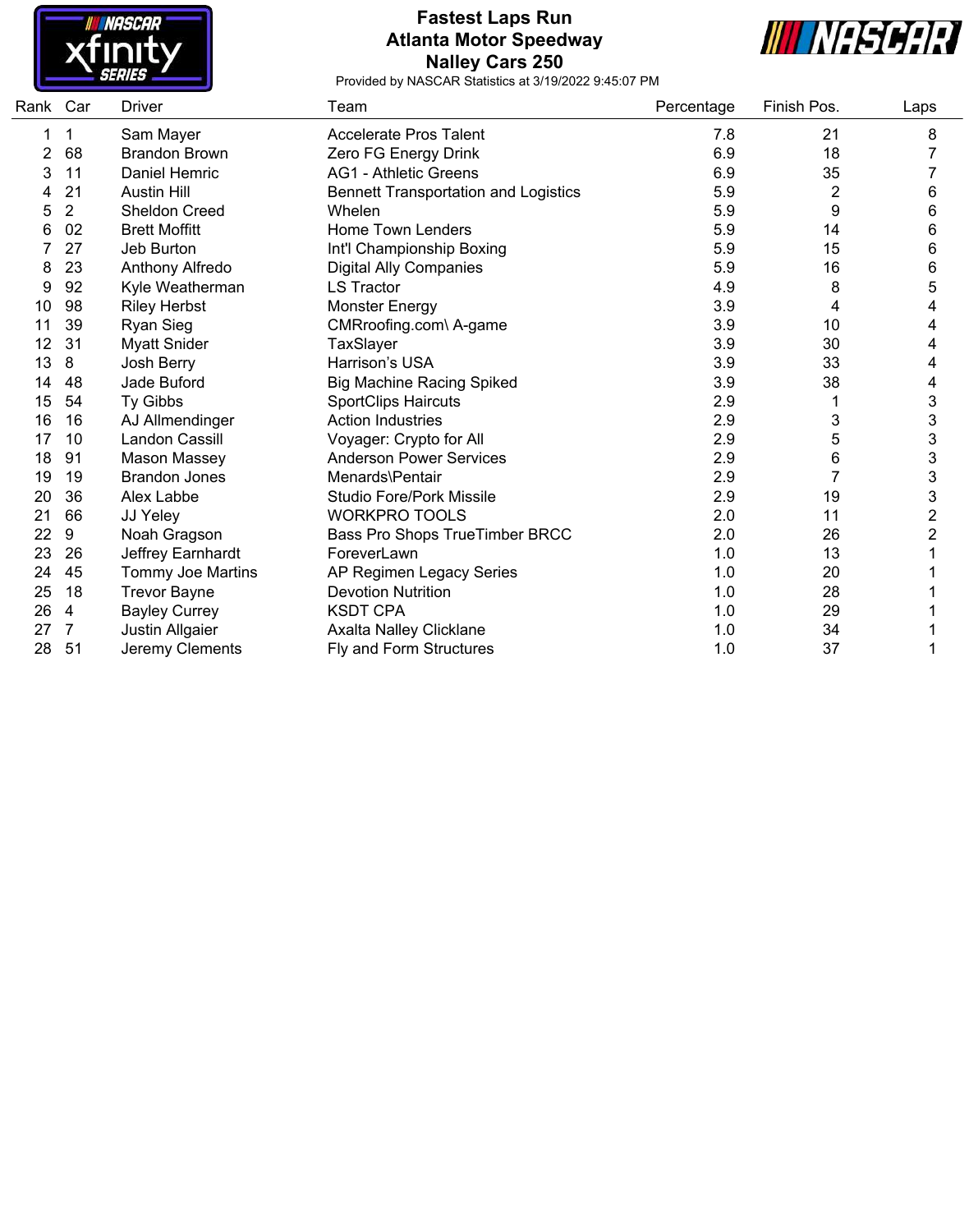

#### **Fastest on Restarts Atlanta Motor Speedway Nalley Cars 250**



| Rank | Car            | <b>Driver</b>            | Team                                        | Finish Pos.              | Average Speed |
|------|----------------|--------------------------|---------------------------------------------|--------------------------|---------------|
| 1    | 11             | Daniel Hemric            | <b>AG1 - Athletic Greens</b>                | 35                       | 176.042       |
| 2    | 51             | Jeremy Clements          | Fly and Form Structures                     | 37                       | 175.594       |
| 3    | 48             | Jade Buford              | <b>Big Machine Racing Spiked</b>            | 38                       | 175.425       |
| 4    | $\overline{7}$ | Justin Allgaier          | Axalta Nalley Clicklane                     | 34                       | 175.092       |
| 5    | $\bf 8$        | Josh Berry               | Harrison's USA                              | 33                       | 174.922       |
| 6    | 44             | Sage Karam               | The Driveway Company                        | 32                       | 174.365       |
| 7    | $\sqrt{5}$     | <b>Matt Mills</b>        | J.F. Electric                               | 31                       | 171.554       |
| 8    | 38             | Loris Hezemans           | <b>Hezeberg Systems</b>                     | 36                       | 168.894       |
| 9    | 1              | Sam Mayer                | <b>Accelerate Pros Talent</b>               | 21                       | 135.767       |
| 10   | 54             | Ty Gibbs                 | <b>SportClips Haircuts</b>                  | $\mathbf 1$              | 132.980       |
| 11   | 16             | AJ Allmendinger          | <b>Action Industries</b>                    | 3                        | 132.966       |
| 12   | 21             | <b>Austin Hill</b>       | <b>Bennett Transportation and Logistics</b> | $\overline{\mathbf{c}}$  | 132.963       |
| 13   | 10             | Landon Cassill           | Voyager: Crypto for All                     | 5                        | 132.872       |
| 14   | 19             | <b>Brandon Jones</b>     | Menards\Pentair                             | $\overline{\mathcal{I}}$ | 132.781       |
| 15   | $\overline{2}$ | <b>Sheldon Creed</b>     | Whelen                                      | $\boldsymbol{9}$         | 132.749       |
| 16   | 92             | Kyle Weatherman          | <b>LS Tractor</b>                           | 8                        | 132.728       |
| 17   | 39             | <b>Ryan Sieg</b>         | CMRroofing.com\ A-game                      | 10                       | 132.634       |
| 18   | 23             | Anthony Alfredo          | <b>Digital Ally Companies</b>               | 16                       | 132.608       |
| 19   | 02             | <b>Brett Moffitt</b>     | Home Town Lenders                           | 14                       | 132.552       |
| 20   | 27             | Jeb Burton               | Int'l Championship Boxing                   | 15                       | 132.541       |
| 21   | 66             | JJ Yeley                 | <b>WORKPRO TOOLS</b>                        | 11                       | 132.367       |
| 22   | 6              | Ryan Vargas              | <b>KSDT CPA</b>                             | 12                       | 132.351       |
| 23   | 91             | Mason Massey             | <b>Anderson Power Services</b>              | $\,6$                    | 132.341       |
| 24   | 68             | <b>Brandon Brown</b>     | Zero FG Energy Drink                        | 18                       | 132.193       |
| 25   | 18             | <b>Trevor Bayne</b>      | <b>Devotion Nutrition</b>                   | 28                       | 132.095       |
| 26   | 45             | <b>Tommy Joe Martins</b> | AP Regimen Legacy Series                    | 20                       | 131.989       |
| 27   | 07             | Joe Graf Jr              | <b>GTECHNIQ</b>                             | 23                       | 131.928       |
| 28   | 99             | <b>Stefan Parsons</b>    | <b>SOKAL</b>                                | 25                       | 131.667       |
| 29   | 31             | <b>Myatt Snider</b>      | TaxSlayer                                   | 30                       | 131.648       |
| 30   | 36             | Alex Labbe               | <b>Studio Fore/Pork Missile</b>             | 19                       | 131.483       |
| 31   | 78             | <b>Josh Williams</b>     | <b>COOLRAY</b>                              | 22                       | 131.312       |
| 32   | 35             | Shane Lee                | Kitty Kat Coin                              | 17                       | 131.051       |
| 33   | 26             | Jeffrey Earnhardt        | ForeverLawn                                 | 13                       | 131.027       |
| 34   | $\overline{4}$ | <b>Bayley Currey</b>     | <b>KSDT CPA</b>                             | 29                       | 130.959       |
| 35   | 28             | Kyle Sieg                | A-Game                                      | 24                       | 130.748       |
| 36   | $9\,$          | Noah Gragson             | Bass Pro Shops TrueTimber BRCC              | 26                       | 130.359       |
| 37   | 34             | Jesse Iwuji              | <b>EQUITY PRIME MORTGAGE</b>                | 27                       | 130.239       |
| 38   | 98             | <b>Riley Herbst</b>      | <b>Monster Energy</b>                       | 4                        | 129.563       |
|      |                |                          |                                             |                          |               |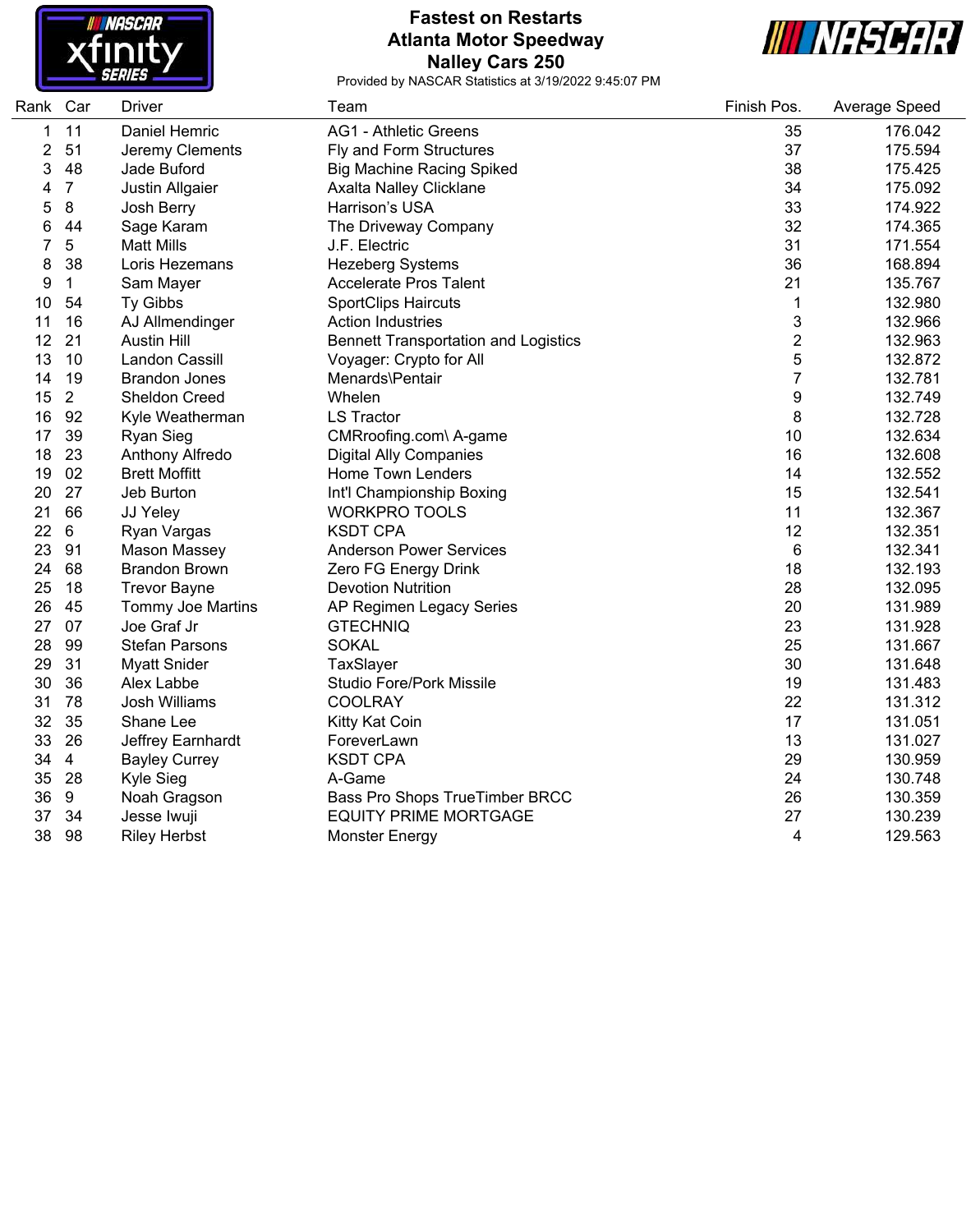

### **Green Flag Passes Atlanta Motor Speedway Nalley Cars 250**



| Rank Car |                | <b>Driver</b>            | Team                                        | Finish Pos.    | <b>Green Flag Passes</b> |
|----------|----------------|--------------------------|---------------------------------------------|----------------|--------------------------|
| 1        | 27             | Jeb Burton               | Int'l Championship Boxing                   | 15             | 144                      |
| 2        | $\overline{7}$ | Justin Allgaier          | Axalta Nalley Clicklane                     | 34             | 131                      |
| 3        | 21             | <b>Austin Hill</b>       | <b>Bennett Transportation and Logistics</b> | $\overline{2}$ | 129                      |
| 4        | 39             | <b>Ryan Sieg</b>         | CMRroofing.com\ A-game                      | 10             | 128                      |
| 5        | 8              | Josh Berry               | Harrison's USA                              | 33             | 125                      |
| 6        | 10             | Landon Cassill           | Voyager: Crypto for All                     | 5              | 122                      |
| 7        | 68             | <b>Brandon Brown</b>     | Zero FG Energy Drink                        | 18             | 119                      |
| 8        | $\overline{2}$ | Sheldon Creed            | Whelen                                      | 9              | 116                      |
| 9        | $\mathbf{1}$   | Sam Mayer                | <b>Accelerate Pros Talent</b>               | 21             | 111                      |
| 10       | 54             | Ty Gibbs                 | <b>SportClips Haircuts</b>                  | 1              | 110                      |
| 11       | 31             | <b>Myatt Snider</b>      | TaxSlayer                                   | 30             | 109                      |
| 12       | 9              | Noah Gragson             | Bass Pro Shops TrueTimber BRCC              | 26             | 105                      |
| 13       | 18             | <b>Trevor Bayne</b>      | <b>Devotion Nutrition</b>                   | 28             | 100                      |
| 14       | 16             | AJ Allmendinger          | <b>Action Industries</b>                    | 3              | 99                       |
| 15       | 92             | Kyle Weatherman          | <b>LS Tractor</b>                           | 8              | 97                       |
| 16       | 23             | Anthony Alfredo          | <b>Digital Ally Companies</b>               | 16             | 95                       |
| 17       | 98             | <b>Riley Herbst</b>      | <b>Monster Energy</b>                       | 4              | 91                       |
| 18       | 02             | <b>Brett Moffitt</b>     | Home Town Lenders                           | 14             | 89                       |
| 19       | 11             | Daniel Hemric            | <b>AG1 - Athletic Greens</b>                | 35             | 85                       |
| 20       | 91             | Mason Massey             | <b>Anderson Power Services</b>              | 6              | 83                       |
| 21       | 19             | <b>Brandon Jones</b>     | Menards\Pentair                             | 7              | 77                       |
| 22       | 66             | JJ Yeley                 | <b>WORKPRO TOOLS</b>                        | 11             | 74                       |
| 23       | 45             | <b>Tommy Joe Martins</b> | AP Regimen Legacy Series                    | 20             | 73                       |
| 24       | 99             | <b>Stefan Parsons</b>    | <b>SOKAL</b>                                | 25             | 73                       |
| 25       | 6              | Ryan Vargas              | <b>KSDT CPA</b>                             | 12             | 72                       |
| 26       | 44             | Sage Karam               | The Driveway Company                        | 32             | 69                       |
| 27       | 48             | Jade Buford              | <b>Big Machine Racing Spiked</b>            | 38             | 58                       |
| 28       | $\overline{4}$ | <b>Bayley Currey</b>     | <b>KSDT CPA</b>                             | 29             | 56                       |
| 29       | 51             | Jeremy Clements          | Fly and Form Structures                     | 37             | 56                       |
| 30       | 07             | Joe Graf Jr              | <b>GTECHNIQ</b>                             | 23             | 55                       |
| 31       | 35             | Shane Lee                | Kitty Kat Coin                              | 17             | 53                       |
| 32       | 36             | Alex Labbe               | Studio Fore/Pork Missile                    | 19             | 49                       |
| 33       | 78             | <b>Josh Williams</b>     | <b>COOLRAY</b>                              | 22             | 48                       |
| 34       | 26             | Jeffrey Earnhardt        | ForeverLawn                                 | 13             | 39                       |
| 35       | 34             | Jesse Iwuji              | <b>EQUITY PRIME MORTGAGE</b>                | 27             | 35                       |
| 36       | 28             | Kyle Sieg                | A-Game                                      | 24             | 26                       |
| 37       | 5              | <b>Matt Mills</b>        | J.F. Electric                               | 31             | 23                       |
| 38       | 38             | Loris Hezemans           | <b>Hezeberg Systems</b>                     | 36             | $\overline{2}$           |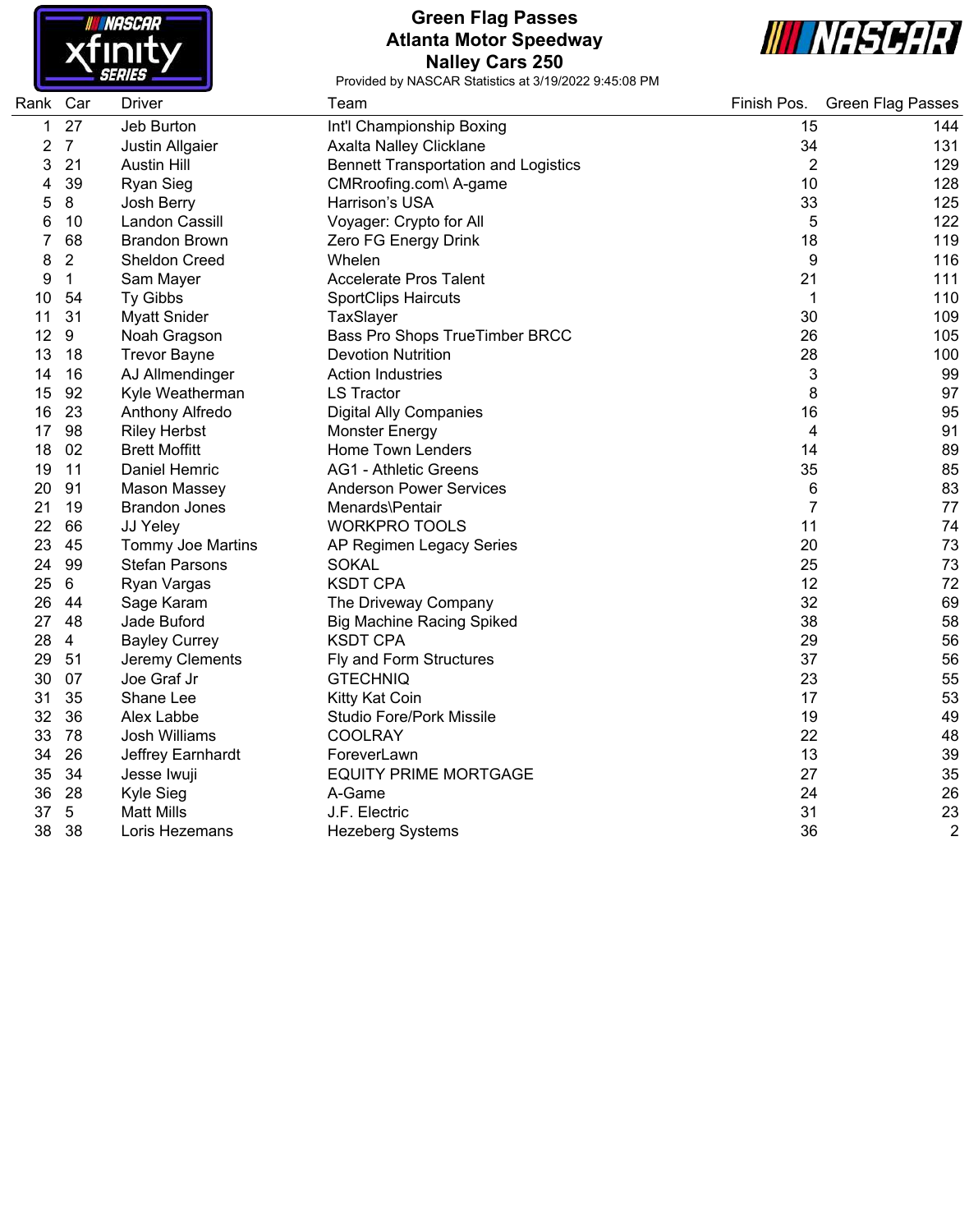

## **Green Flag Speed Atlanta Motor Speedway Nalley Cars 250**



| Rank Car |                | Driver                 | Team                                        | Finish Pos.    | <b>Green Flag Speed</b> |
|----------|----------------|------------------------|---------------------------------------------|----------------|-------------------------|
| 1        | 11             | Daniel Hemric          | <b>AG1 - Athletic Greens</b>                | 35             | 176.875                 |
| 2        | $\overline{7}$ | <b>Justin Allgaier</b> | Axalta Nalley Clicklane                     | 34             | 176.511                 |
| 3        | 51             | Jeremy Clements        | Fly and Form Structures                     | 37             | 176.480                 |
| 4        | 48             | Jade Buford            | <b>Big Machine Racing Spiked</b>            | 38             | 176.389                 |
| 5        | 8              | Josh Berry             | Harrison's USA                              | 33             | 176.222                 |
| 6        | 44             | Sage Karam             | The Driveway Company                        | 32             | 175.667                 |
| 7        | $\mathbf 1$    | Sam Mayer              | <b>Accelerate Pros Talent</b>               | 21             | 173.592                 |
| 8        | 18             | <b>Trevor Bayne</b>    | <b>Devotion Nutrition</b>                   | 28             | 173.521                 |
| 9        | 68             | <b>Brandon Brown</b>   | Zero FG Energy Drink                        | 18             | 173.430                 |
| 10       | 27             | Jeb Burton             | Int'l Championship Boxing                   | 15             | 173.249                 |
| 11       | 45             | Tommy Joe Martins      | AP Regimen Legacy Series                    | 20             | 172.942                 |
| 12       | 23             | Anthony Alfredo        | <b>Digital Ally Companies</b>               | 16             | 172.928                 |
| 13       | 9              | Noah Gragson           | Bass Pro Shops TrueTimber BRCC              | 26             | 172.922                 |
| 14       | 31             | <b>Myatt Snider</b>    | TaxSlayer                                   | 30             | 172.817                 |
| 15       | $\overline{2}$ | Sheldon Creed          | Whelen                                      | 9              | 172.762                 |
| 16       | 5              | <b>Matt Mills</b>      | J.F. Electric                               | 31             | 172.640                 |
| 17       | 99             | Stefan Parsons         | <b>SOKAL</b>                                | 25             | 172.616                 |
| 18       | 10             | Landon Cassill         | Voyager: Crypto for All                     | 5              | 172.547                 |
| 19       | 16             | AJ Allmendinger        | <b>Action Industries</b>                    | 3              | 172.522                 |
| 20       | 02             | <b>Brett Moffitt</b>   | Home Town Lenders                           | 14             | 172.511                 |
| 21       | 92             | Kyle Weatherman        | <b>LS Tractor</b>                           | 8              | 172.412                 |
| 22       | 54             | Ty Gibbs               | <b>SportClips Haircuts</b>                  | 1              | 172.349                 |
| 23       | 21             | <b>Austin Hill</b>     | <b>Bennett Transportation and Logistics</b> | $\mathbf 2$    | 172.244                 |
| 24       | 19             | <b>Brandon Jones</b>   | Menards\Pentair                             | $\overline{7}$ | 172.240                 |
| 25       | $\,6\,$        | Ryan Vargas            | <b>KSDT CPA</b>                             | 12             | 172.235                 |
| 26       | 66             | JJ Yeley               | <b>WORKPRO TOOLS</b>                        | 11             | 172.093                 |
| 27       | 07             | Joe Graf Jr            | <b>GTECHNIQ</b>                             | 23             | 172.039                 |
| 28       | 91             | Mason Massey           | <b>Anderson Power Services</b>              | 6              | 171.754                 |
| 29       | 39             | <b>Ryan Sieg</b>       | CMRroofing.com\ A-game                      | 10             | 171.656                 |
| 30       | 98             | <b>Riley Herbst</b>    | <b>Monster Energy</b>                       | $\overline{4}$ | 171.655                 |
| 31       | 36             | Alex Labbe             | Studio Fore/Pork Missile                    | 19             | 171.277                 |
| 32       | 78             | <b>Josh Williams</b>   | <b>COOLRAY</b>                              | 22             | 170.447                 |
| 33       | 35             | Shane Lee              | Kitty Kat Coin                              | 17             | 170.341                 |
| 34       | $\overline{4}$ | <b>Bayley Currey</b>   | <b>KSDT CPA</b>                             | 29             | 170.332                 |
| 35       | 26             | Jeffrey Earnhardt      | ForeverLawn                                 | 13             | 169.845                 |
| 36       | 28             | <b>Kyle Sieg</b>       | A-Game                                      | 24             | 169.787                 |
| 37       | 34             | Jesse Iwuji            | <b>EQUITY PRIME MORTGAGE</b>                | 27             | 169.745                 |
| 38       | 38             | Loris Hezemans         | Hezeberg Systems                            | 36             | 169.570                 |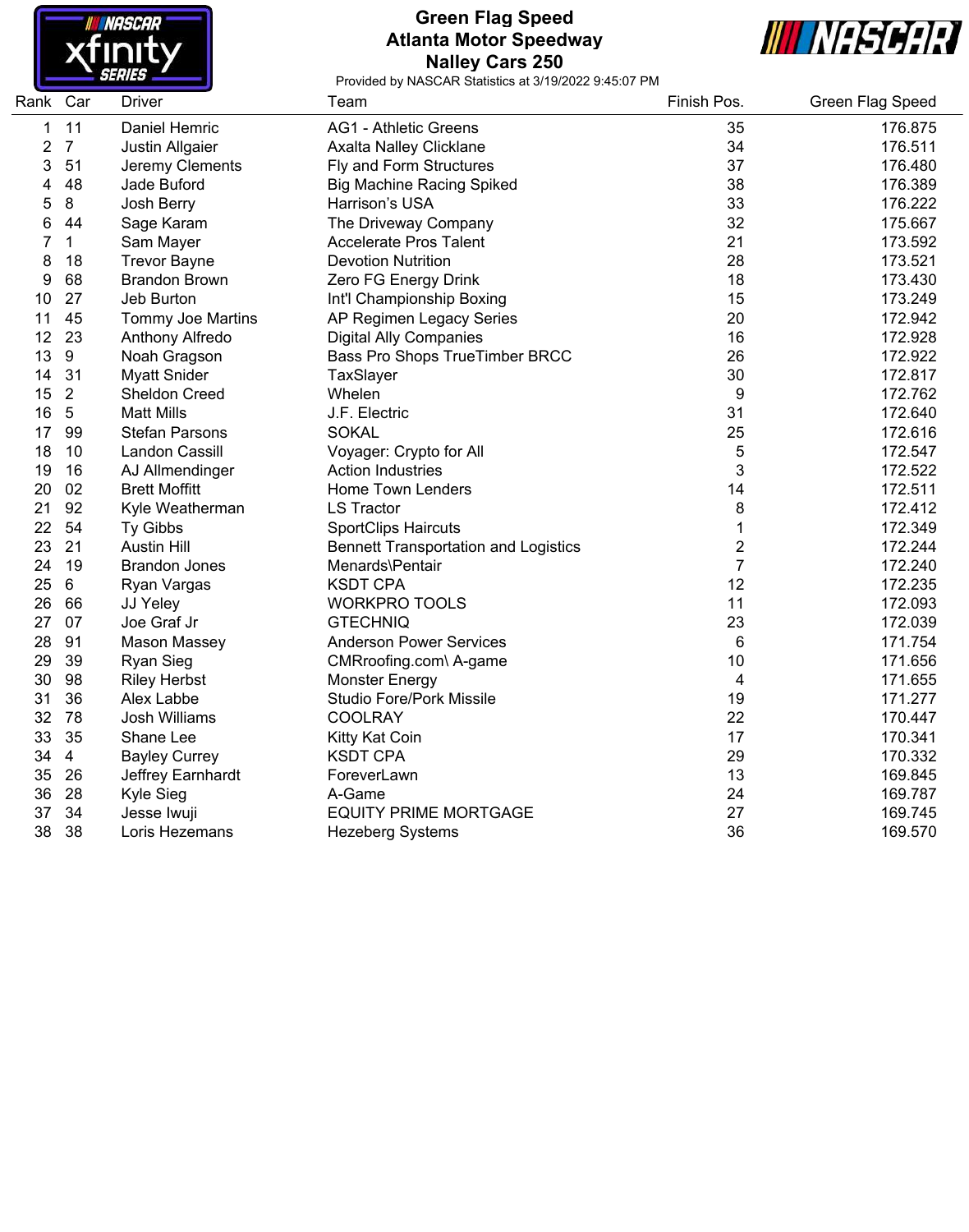

## **Laps in Top 15 Atlanta Motor Speedway Nalley Cars 250**



| Rank Car |                | <b>Driver</b>         | Team                                        | Percentage | Finish Pos.    | Laps |
|----------|----------------|-----------------------|---------------------------------------------|------------|----------------|------|
| 1        | 21             | <b>Austin Hill</b>    | <b>Bennett Transportation and Logistics</b> | 94.8       | $\overline{c}$ | 163  |
| 2        | 16             | AJ Allmendinger       | <b>Action Industries</b>                    | 91.9       | 3              | 158  |
| 3        | 18             | <b>Trevor Bayne</b>   | <b>Devotion Nutrition</b>                   | 89.0       | 28             | 153  |
| 4        | 10             | Landon Cassill        | Voyager: Crypto for All                     | 79.1       | 5              | 136  |
| 5        | 54             | Ty Gibbs              | <b>SportClips Haircuts</b>                  | 78.5       |                | 135  |
| 6        | $\overline{2}$ | Sheldon Creed         | Whelen                                      | 78.5       | 9              | 135  |
| 7        | 19             | <b>Brandon Jones</b>  | Menards\Pentair                             | 77.3       | $\overline{7}$ | 133  |
| 8        | $\overline{7}$ | Justin Allgaier       | Axalta Nalley Clicklane                     | 76.2       | 34             | 131  |
| 9        | 39             | <b>Ryan Sieg</b>      | CMRroofing.com\ A-game                      | 72.1       | 10             | 124  |
| 10       | 68             | <b>Brandon Brown</b>  | Zero FG Energy Drink                        | 66.9       | 18             | 115  |
| 11       | 02             | <b>Brett Moffitt</b>  | Home Town Lenders                           | 65.1       | 14             | 112  |
| 12       | 9              | Noah Gragson          | Bass Pro Shops TrueTimber BRCC              | 56.4       | 26             | 97   |
| 13       | 51             | Jeremy Clements       | Fly and Form Structures                     | 50.0       | 37             | 86   |
| 14       | 27             | Jeb Burton            | Int'l Championship Boxing                   | 49.4       | 15             | 85   |
| 15       | 31             | <b>Myatt Snider</b>   | TaxSlayer                                   | 49.4       | 30             | 85   |
| 16       | 11             | Daniel Hemric         | <b>AG1 - Athletic Greens</b>                | 49.4       | 35             | 85   |
| 17       | 8              | Josh Berry            | Harrison's USA                              | 48.3       | 33             | 83   |
| 18       | $\mathbf{1}$   | Sam Mayer             | <b>Accelerate Pros Talent</b>               | 47.1       | 21             | 81   |
| 19       | 45             | Tommy Joe Martins     | AP Regimen Legacy Series                    | 44.2       | 20             | 76   |
| 20       | 48             | Jade Buford           | <b>Big Machine Racing Spiked</b>            | 36.1       | 38             | 62   |
| 21       | 92             | Kyle Weatherman       | <b>LS Tractor</b>                           | 33.1       | 8              | 57   |
| 22       | 44             | Sage Karam            | The Driveway Company                        | 32.0       | 32             | 55   |
| 23       | 98             | <b>Riley Herbst</b>   | <b>Monster Energy</b>                       | 25.0       | 4              | 43   |
| 24       | 91             | Mason Massey          | <b>Anderson Power Services</b>              | 21.5       | 6              | 37   |
| 25       | 6              | Ryan Vargas           | <b>KSDT CPA</b>                             | 15.1       | 12             | 26   |
| 26       | $\overline{4}$ | <b>Bayley Currey</b>  | <b>KSDT CPA</b>                             | 14.5       | 29             | 25   |
| 27       | 23             | Anthony Alfredo       | <b>Digital Ally Companies</b>               | 14.0       | 16             | 24   |
| 28       | 66             | JJ Yeley              | <b>WORKPRO TOOLS</b>                        | 13.4       | 11             | 23   |
| 29       | 99             | <b>Stefan Parsons</b> | <b>SOKAL</b>                                | 12.2       | 25             | 21   |
| 30       | 26             | Jeffrey Earnhardt     | ForeverLawn                                 | 7.6        | 13             | 13   |
| 31       | 07             | Joe Graf Jr           | <b>GTECHNIQ</b>                             | 6.4        | 23             | 11   |
| 32       | 34             | Jesse Iwuji           | <b>EQUITY PRIME MORTGAGE</b>                | 2.9        | 27             | 5    |
| 33       | 78             | Josh Williams         | COOLRAY                                     | 2.3        | 22             | 4    |
| 34       | 28             | <b>Kyle Sieg</b>      | A-Game                                      | 0.6        | 24             | 1    |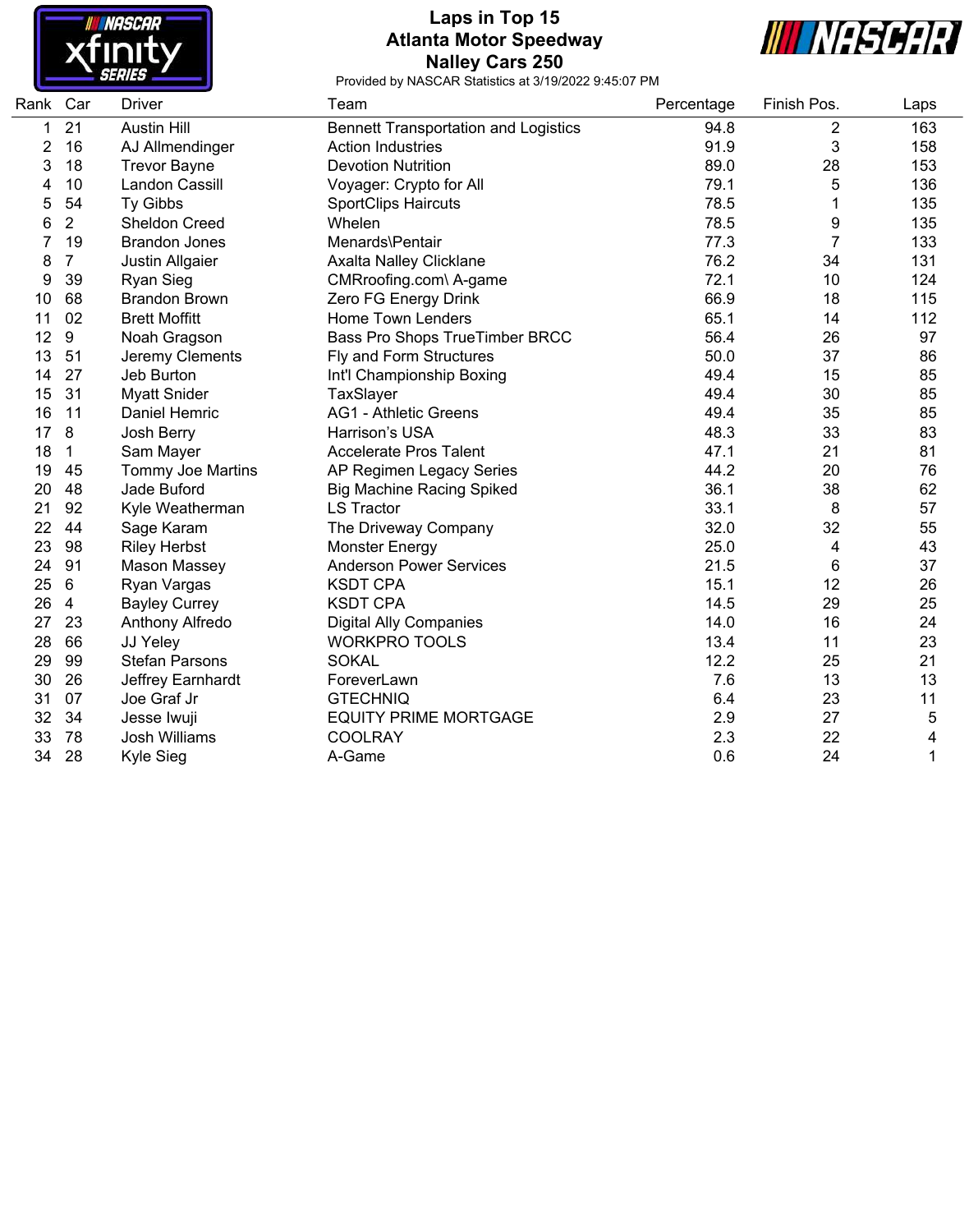

## **Laps Led Atlanta Motor Speedway Nalley Cars 250**



| Rank Car       |     | Driver               | Team                                        | Percentage | Finish Pos. | Laps |
|----------------|-----|----------------------|---------------------------------------------|------------|-------------|------|
|                | 16  | AJ Allmendinger      | Action Industries                           | 23.84      | 3           | 41   |
| 2 9            |     | Noah Gragson         | Bass Pro Shops TrueTimber BRCC              | 22.09      | 26          | 38   |
| 3.             | -18 | <b>Trevor Bayne</b>  | <b>Devotion Nutrition</b>                   | 22.09      | 28          | 38   |
| 4              | -21 | Austin Hill          | <b>Bennett Transportation and Logistics</b> | 15.70      | າ           | 27   |
| 5 <sub>2</sub> |     | <b>Sheldon Creed</b> | <b>Whelen</b>                               | 8.72       | 9           | 15   |
| 6.             | 39  | Ryan Sieg            | CMRroofing.com\ A-game                      | 3.49       | 10          | 6    |
|                | 78  | Josh Berry           | Harrison's USA                              | 1.96       | 33          |      |
| 8              | -31 | <b>Myatt Snider</b>  | TaxSlayer                                   | 1.17       | 30          |      |
| 9              | -54 | Ty Gibbs             | <b>SportClips Haircuts</b>                  | 0.58       |             |      |
| 10             | 19  | Brandon Jones        | Menards\Pentair                             | 0.58       |             |      |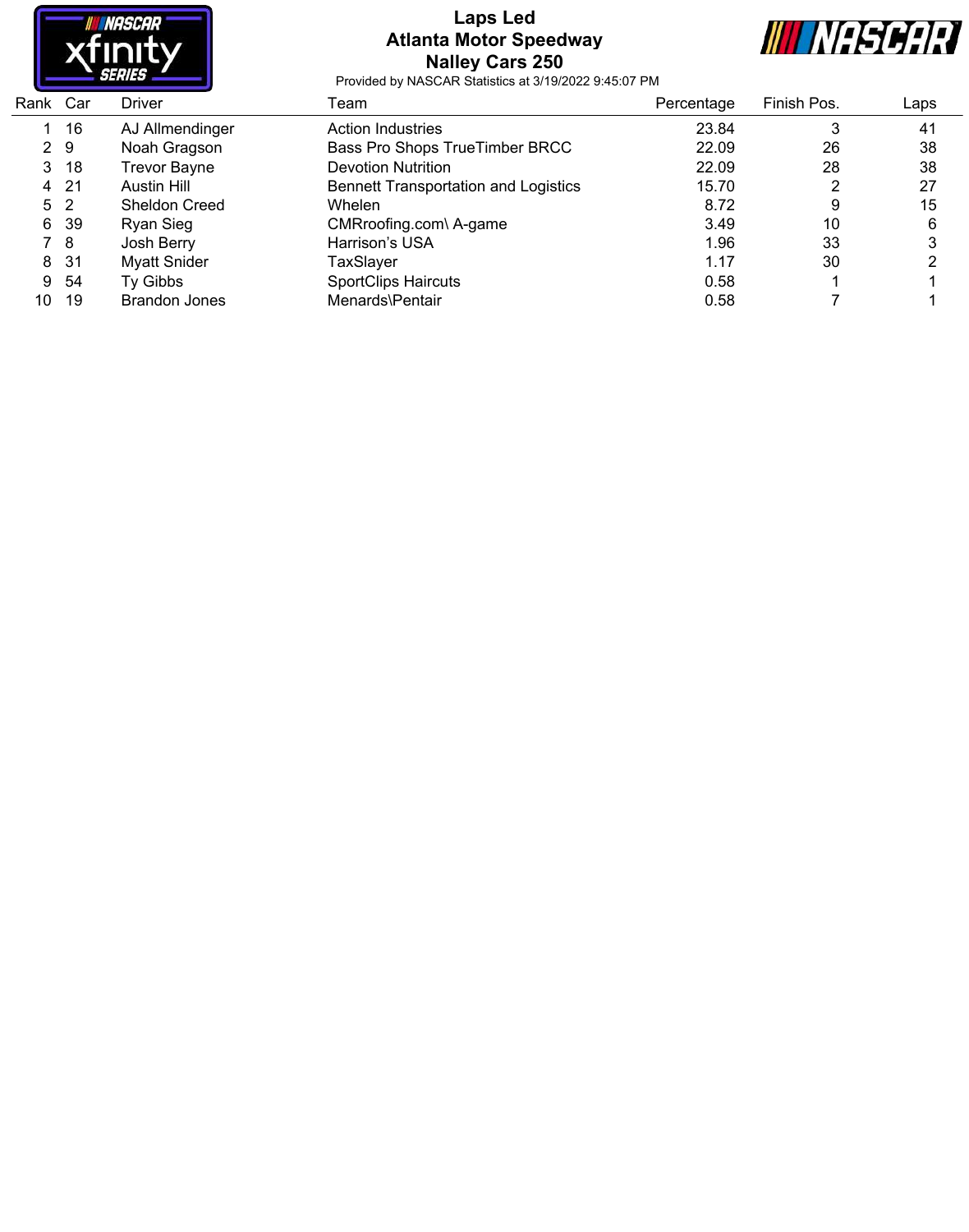

## **Quality Passes Atlanta Motor Speedway Nalley Cars 250**



| Rank | Car            | <b>Driver</b>         | Team                                        | Finish Pos. | <b>Quality Passes</b>   |
|------|----------------|-----------------------|---------------------------------------------|-------------|-------------------------|
|      | 21             | <b>Austin Hill</b>    | <b>Bennett Transportation and Logistics</b> | 2           | 116                     |
| 2    | 7              | Justin Allgaier       | Axalta Nalley Clicklane                     | 34          | 101                     |
| 3    | 39             | <b>Ryan Sieg</b>      | CMRroofing.com\ A-game                      | 10          | 96                      |
|      | 10             | Landon Cassill        | Voyager: Crypto for All                     | 5           | 92                      |
| 5    | 18             | <b>Trevor Bayne</b>   | <b>Devotion Nutrition</b>                   | 28          | 92                      |
| 6    | 1              | Sam Mayer             | <b>Accelerate Pros Talent</b>               | 21          | 85                      |
|      | 54             | Ty Gibbs              | <b>SportClips Haircuts</b>                  | 1           | 83                      |
| 8    | 16             | AJ Allmendinger       | <b>Action Industries</b>                    | 3           | 79                      |
| 9    | 27             | Jeb Burton            | Int'l Championship Boxing                   | 15          | 78                      |
| 10   | $\overline{2}$ | <b>Sheldon Creed</b>  | Whelen                                      | 9           | 74                      |
| 11   | 8              | Josh Berry            | Harrison's USA                              | 33          | 72                      |
| 12   | 68             | <b>Brandon Brown</b>  | Zero FG Energy Drink                        | 18          | 70                      |
| 13   | 9              | Noah Gragson          | Bass Pro Shops TrueTimber BRCC              | 26          | 69                      |
| 14   | 31             | <b>Myatt Snider</b>   | TaxSlayer                                   | 30          | 66                      |
| 15   | 02             | <b>Brett Moffitt</b>  | <b>Home Town Lenders</b>                    | 14          | 61                      |
| 16   | 19             | <b>Brandon Jones</b>  | Menards\Pentair                             | 7           | 53                      |
| 17   | 51             | Jeremy Clements       | Fly and Form Structures                     | 37          | 51                      |
| 18   | 11             | Daniel Hemric         | <b>AG1 - Athletic Greens</b>                | 35          | 41                      |
| 19   | 45             | Tommy Joe Martins     | AP Regimen Legacy Series                    | 20          | 34                      |
| 20   | 92             | Kyle Weatherman       | <b>LS Tractor</b>                           | 8           | 31                      |
| 21   | 98             | <b>Riley Herbst</b>   | <b>Monster Energy</b>                       | 4           | 27                      |
| 22   | 48             | Jade Buford           | <b>Big Machine Racing Spiked</b>            | 38          | 26                      |
| 23   | 44             | Sage Karam            | The Driveway Company                        | 32          | 24                      |
| 24   | 99             | <b>Stefan Parsons</b> | <b>SOKAL</b>                                | 25          | 21                      |
| 25   | 23             | Anthony Alfredo       | <b>Digital Ally Companies</b>               | 16          | 15                      |
| 26   | 91             | Mason Massey          | <b>Anderson Power Services</b>              | 6           | 14                      |
| 27   | 4              | <b>Bayley Currey</b>  | <b>KSDT CPA</b>                             | 29          | 8                       |
| 28   | 66             | JJ Yeley              | <b>WORKPRO TOOLS</b>                        | 11          | 6                       |
| 29   | 6              | Ryan Vargas           | <b>KSDT CPA</b>                             | 12          | 6                       |
| 30   | 07             | Joe Graf Jr           | <b>GTECHNIQ</b>                             | 23          | 5                       |
| 31   | 26             | Jeffrey Earnhardt     | ForeverLawn                                 | 13          | 3                       |
| 32   | 78             | <b>Josh Williams</b>  | <b>COOLRAY</b>                              | 22          | $\overline{\mathbf{c}}$ |
| 33   | 36             | Alex Labbe            | <b>Studio Fore/Pork Missile</b>             | 19          | 1                       |